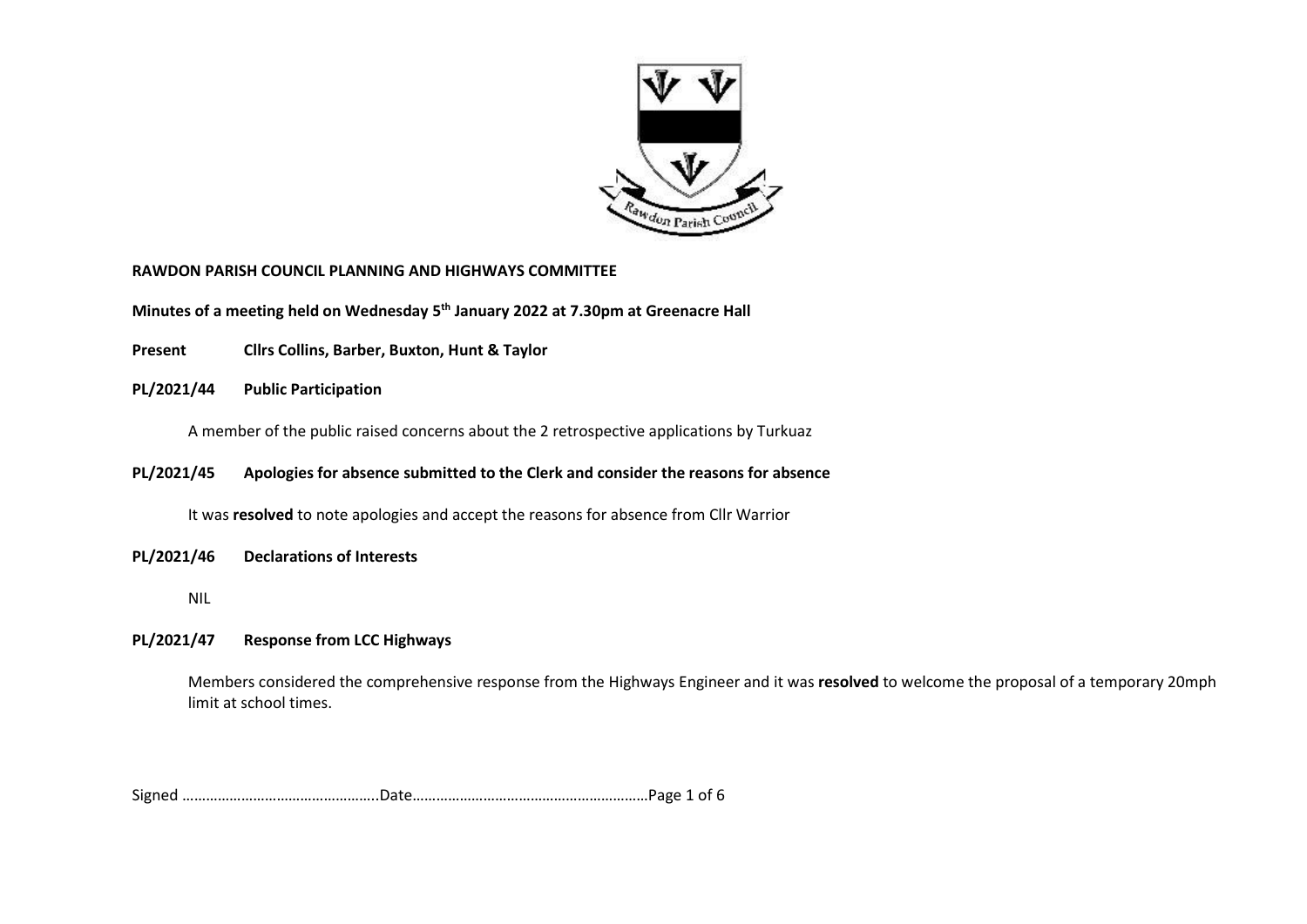#### **PL/2021/48 Minutes of the last Meeting**

It was **resolved** to accept the minutes as a true record of what transpired at the meeting.

### **Pl/2021/49 Information arising from the Minutes of the previous meeting that is not specified elsewhere on the agenda**

NIL

# **PL/2021/50 Comments on planning applications sent by Leeds City Council**

It was **resolved** to make the following comments

| Description                                                               | <b>Address</b>                                           | Reference                                 | Comment                                                                                                                                           |
|---------------------------------------------------------------------------|----------------------------------------------------------|-------------------------------------------|---------------------------------------------------------------------------------------------------------------------------------------------------|
| Alteration and extension to<br>existing outbuildings                      | Daisy Hill Cottage Cliffe Drive<br>Rawdon Leeds LS19 6LL | Ref. No: 21/09422/FU   Status:<br>Current | The Parish Council notes this application<br>is in the Conservation Area and greenbelt.<br>It neither supports nor objects to this<br>application |
| Alterations including single storey<br>extension to rear, with rooflights | 50 Layton Park Drive Rawdon Leeds<br>LS19 6PH            | Ref. No: 21/09476/FU   Status:<br>Current | The Parish Council neither supports nor<br>objects to this application                                                                            |

Signed …………………………………………..Date……………………………………………………Page 2 of 6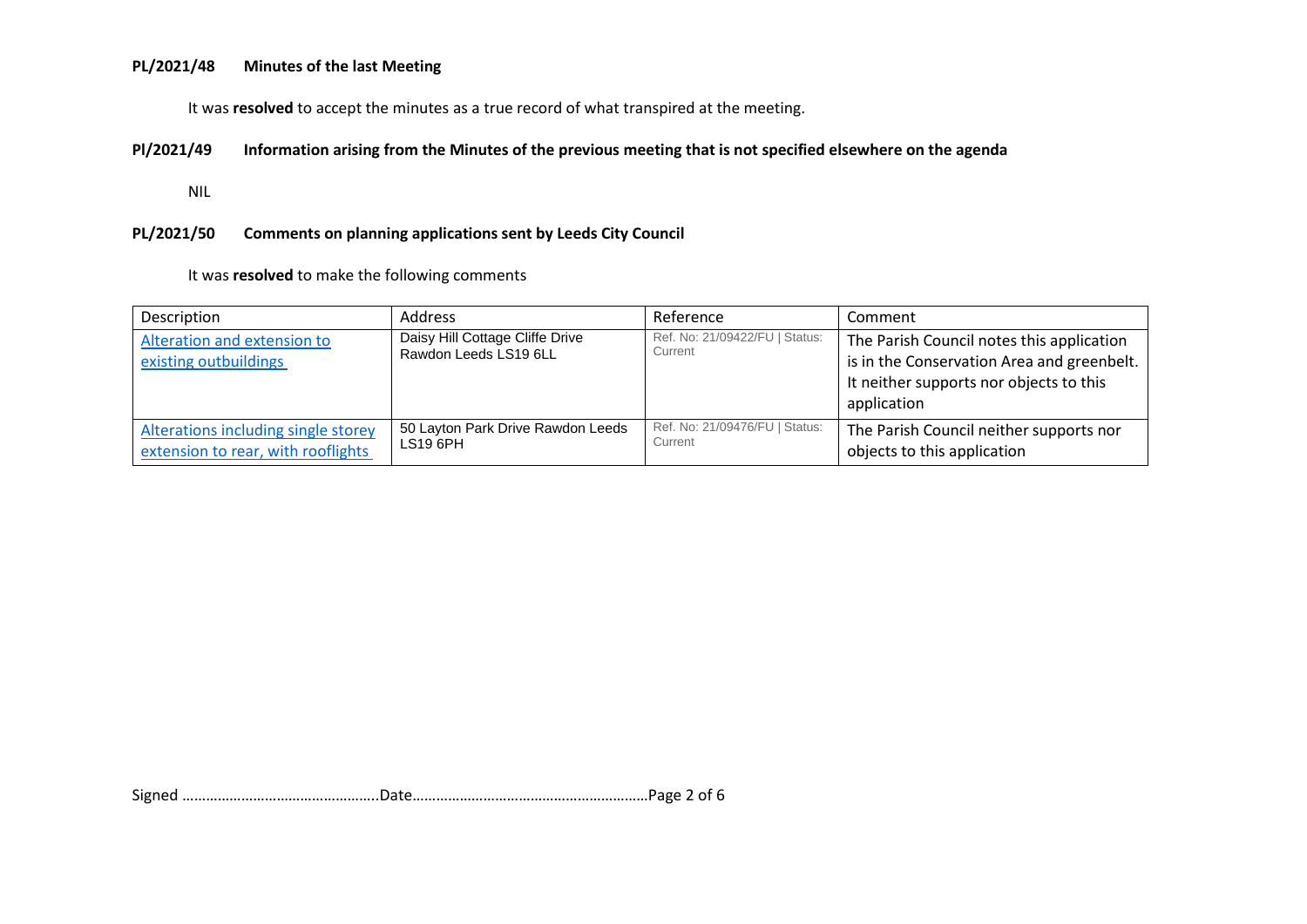| Retrospective application for new<br>enclosure to front to form outdoor<br>seating area; new ducting to side | 20 - 22 Harrogate Road Rawdon<br>Leeds LS19 6HJ    | Ref. No: 21/09600/FU   Status:<br>Current  | <b>Objection - The Parish Council considers</b><br>that all reasons for refusal provided for<br>application ref 13/05544/FU continue to<br>apply and the proposals are contrary to<br>LCC policies, the Conservation Area<br>appraisal and the NPFF. The application<br>is detracts from the visual amenity of the<br>Conservation Area. Whilst it is Rawdon<br>Parish Council's policy to support local<br>businesses and this is articulated in the<br>emerging Neighbourhood Plan, the Parish<br>Council is unwilling to support a business<br>that relies on retrospective applications<br>to progress its objectives |
|--------------------------------------------------------------------------------------------------------------|----------------------------------------------------|--------------------------------------------|---------------------------------------------------------------------------------------------------------------------------------------------------------------------------------------------------------------------------------------------------------------------------------------------------------------------------------------------------------------------------------------------------------------------------------------------------------------------------------------------------------------------------------------------------------------------------------------------------------------------------|
| Retrospective application for one<br>illuminated fascia sign                                                 | 20 - 22 Harrogate Road Rawdon<br>Leeds LS19 6HJ    | Ref. No:<br>21/09601/ADV   Status: Current | Objection The Parish Council believes that<br>the signage should not exceed the size of<br>the previously approved signage.<br>Illumination should be no greater than<br>that previously approved, comply with<br>environmental health guidance and only<br>be illuminated during approved trading<br>hours. This is to protect the amenity of<br>neighbouring local residents                                                                                                                                                                                                                                            |
| <b>Certificate of Proposed Lawful</b><br>Development for a dormer<br>window to each side elevation           | 48A Larkfield Road Rawdon Leeds<br><b>LS19 6DZ</b> | Ref. No: 21/09936/CLP   Status:<br>Current | Noted                                                                                                                                                                                                                                                                                                                                                                                                                                                                                                                                                                                                                     |

Signed …………………………………………..Date……………………………………………………Page 3 of 6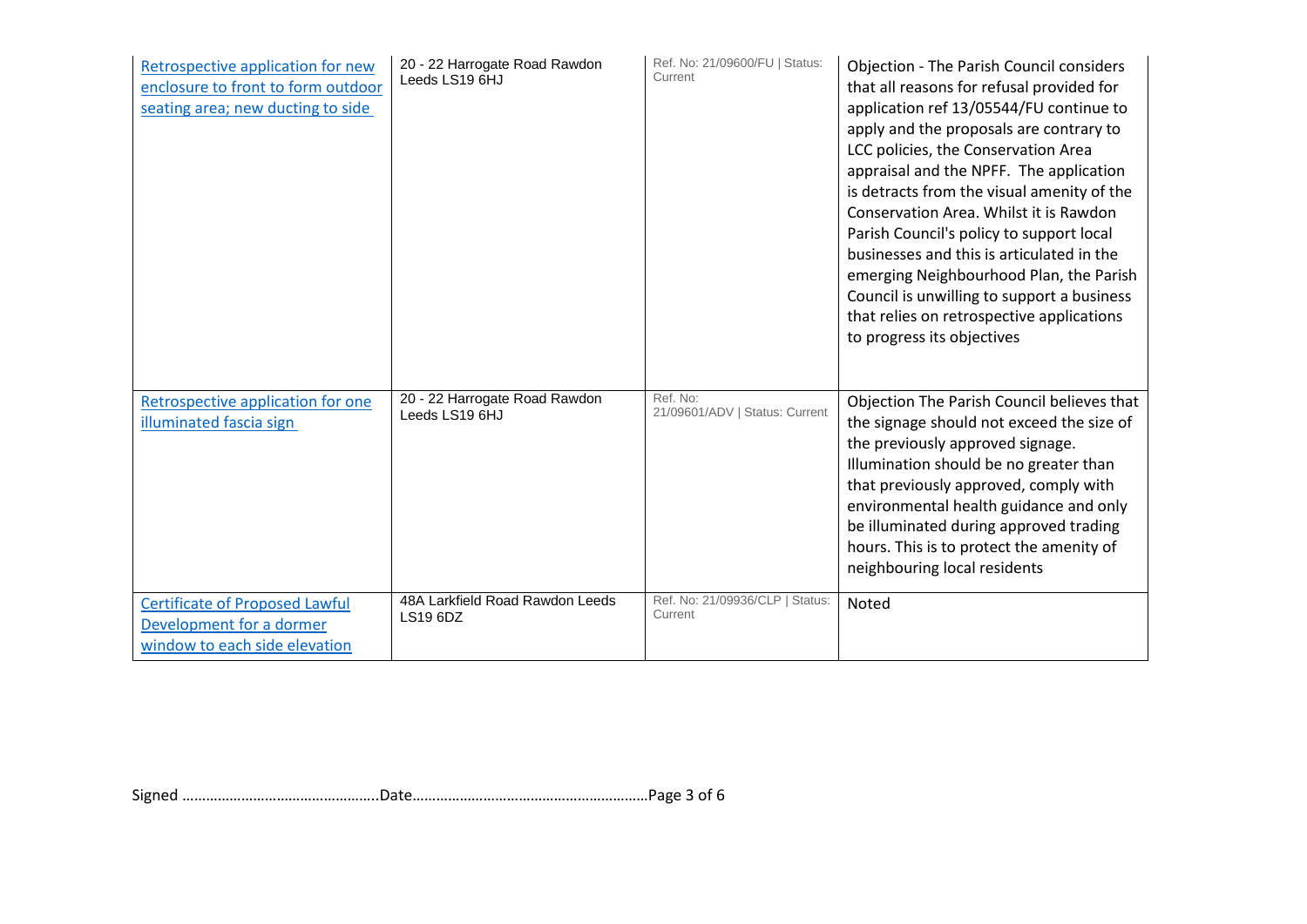It was **resolved** to note the following decisions

| Description                                                                                                                                              | Address                                                                | Reference                              | <b>RPC Comment</b>                                                        | <b>LCC Decision</b> |
|----------------------------------------------------------------------------------------------------------------------------------------------------------|------------------------------------------------------------------------|----------------------------------------|---------------------------------------------------------------------------|---------------------|
| Single storey side extension;<br>walling up and repositioning of<br>doors, insertion of windows<br>and raised steps to front;<br>erection of outbuilding | Rawdon Old Boys A F C Football<br>Field At Town Street Rawdon<br>Leeds | Ref. No: 21/06854/FU   Status: Decided | The Parish Council did not<br>comment on this application                 | Approved            |
| Two storey and single storey<br>front, side and rear extension                                                                                           | 51 Markham Avenue Rawdon<br>Leeds LS19 6NE                             | Ref. No: 21/07654/FU   Status: Decided | The Parish Council neither<br>supports not objects to this<br>application | Approved            |

Signed …………………………………………..Date……………………………………………………Page 4 of 6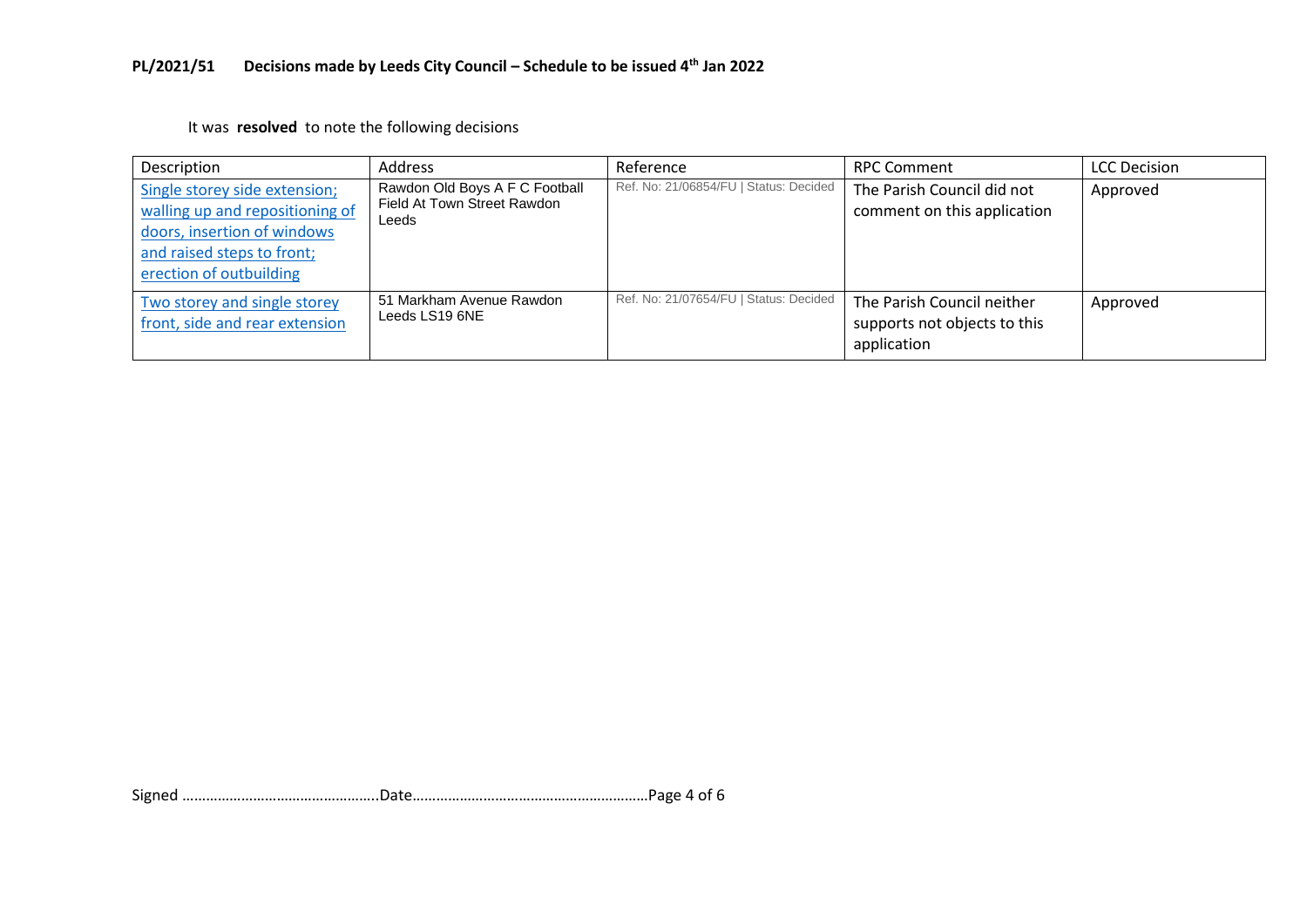| Determination of<br>telecommunication equipment<br>15.0m Phase 8 Monopole C/W<br>wrapround cabinet at base and<br>associated ancillary works | Benton Park Road Rawdon Leeds<br><b>LS19 6LY</b> | Ref. No: 21/08578/DTM   Status:<br>Decided | Noted that already determined | <b>Refused The Local</b><br><b>Planning Authority</b><br>considers that the<br>proposed<br>telecommunications<br>equipment by virtue of<br>its siting, height and<br>bulk in a prominent<br>open grassed location,<br>at a prominent road<br>junction, and adjacent<br>to residential<br>properties would be an<br>inappropriate form of<br>development<br>detrimental to the<br>visual and residential<br>amenity o the<br>immediate locality. The<br>proposals are therefore<br>considered to be<br>contrary to Policy P10<br>of the Core Strategy<br>(2019), Saved Policy<br>GP5 of the Leeds<br><b>Unitary Development</b><br>Plan (2006) and the<br>guidance in the NPPF |
|----------------------------------------------------------------------------------------------------------------------------------------------|--------------------------------------------------|--------------------------------------------|-------------------------------|-------------------------------------------------------------------------------------------------------------------------------------------------------------------------------------------------------------------------------------------------------------------------------------------------------------------------------------------------------------------------------------------------------------------------------------------------------------------------------------------------------------------------------------------------------------------------------------------------------------------------------------------------------------------------------|
| <b>Certificate of Proposed Lawful</b>                                                                                                        | Overdale The Spinney Rawdon<br>Leeds LS19 6LH    | Ref. No: 21/08590/CLP   Status:<br>Decided | Noted                         | (2019).<br>Approved                                                                                                                                                                                                                                                                                                                                                                                                                                                                                                                                                                                                                                                           |
| Development for a single<br>storey rear extension; enclosed<br>swimming pool to rear                                                         |                                                  |                                            |                               |                                                                                                                                                                                                                                                                                                                                                                                                                                                                                                                                                                                                                                                                               |

Signed …………………………………………..Date……………………………………………………Page 5 of 6